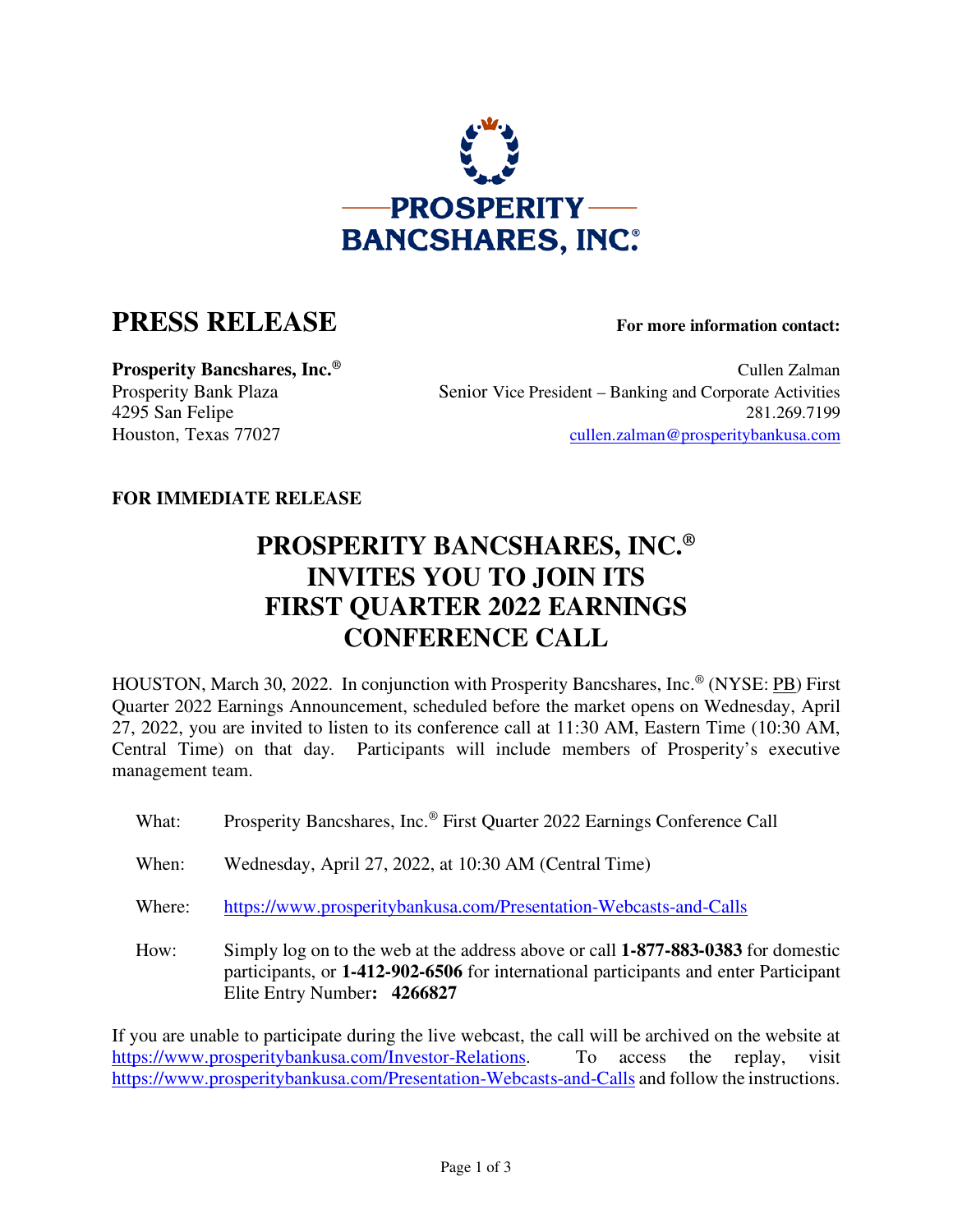## **Prosperity Bancshares, Inc.®**

As of December 31, 2021, Prosperity Bancshares, Inc.<sup>®</sup> is a \$37.834 billion Houston, Texasbased regional financial holding company providing personal banking services and investments to consumers and small to medium-sized businesses throughout Texas and Oklahoma.

Founded in 1983, Prosperity believes in a community banking philosophy, taking care of customers, businesses, and communities in the areas it serves by providing financial solutions to simplify everyday financial needs. In addition to offering traditional deposit and loan products, Prosperity offers digital banking solutions, credit and debit cards, mortgage services, treasury management solutions, and wealth management services, including trust and retail brokerage.

Prosperity currently operates 273 full-service banking locations: 65 in the Houston area, including The Woodlands; 30 in the South Texas area including Corpus Christi and Victoria; 63 in the Dallas/Fort Worth area; 22 in the East Texas area; 29 in the Central Texas area including Austin and San Antonio; 34 in the West Texas area including Lubbock, Midland-Odessa and Abilene; 16 in the Bryan/College Station area, 6 in the Central Oklahoma area; 8 in the Tulsa, Oklahoma area.

- - -

"Safe Harbor" Statement under the Private Securities Litigation Reform Act of 1995: This release contains, and the remarks by Prosperity's management on the conference call may contain, forward-looking statements within the meaning of the federal securities laws, including Section 27A of the Securities Act of 1933, as amended, and Section 21E of the Securities Exchange Act of 1934, as amended. Forward-looking statements are typically, but not exclusively, identified by the use in the statements of words or phrases such as "aim," "anticipate," "estimate," "expect," "goal," "guidance," "intend," "is anticipated," "is expected," "is intended," "objective," "plan," "projected," "projection," "will affect," "will be," "will continue," "will decrease," "will grow," "will impact," "will increase," "will incur," "will reduce," "will remain," "will result," "would be," variations of such words or phrases (including where the word "could," "may," or "would" is used rather than the word "will" in a phrase) and similar words and phrases indicating that the statement addresses some future result, occurrence, plan or objective. Forward-looking statements include all statements other than statements of historical fact, including forecasts or trends, and are based on current expectations, assumptions, estimates and projections about Prosperity Bancshares and its subsidiaries. These forward-looking statements may include information about Prosperity's possible or assumed future economic performance or future results of operations, including future revenues, income, expenses, provision for loan losses, provision for taxes, effective tax rate, earnings per share and cash flows and Prosperity's future capital expenditures and dividends, future financial condition and changes therein, including changes in Prosperity's loan portfolio and allowance for loan losses, future capital structure or changes therein, as well as the plans and objectives of management for Prosperity's future operations, future or proposed acquisitions, the future or expected effect of acquisitions on Prosperity's operations, results of operations, financial condition, and future economic performance, statements about the anticipated benefits of the proposed transaction, and statements about the assumptions underlying any such statement, as well as expectations regarding the effects of the COVID-19 pandemic on the Bank's operating income, financial condition and cash flows. These forward-looking statements are not guarantees of future performance and are subject to risks and uncertainties, many of which are outside of Prosperity's control, which may cause actual results to differ materially from those expressed or implied by the forward-looking statements. These risks and uncertainties include but are not limited to whether Prosperity can: successfully identify acquisition targets and integrate the businesses of acquired companies and banks; continue to sustain its current internal growth rate or total growth rate; provide products and services that appeal to its customers; continue to have access to debt and equity capital markets; and achieve its sales objectives. Other risks include, but are not limited to: the possibility that credit quality could deteriorate; actions of competitors; changes in laws and regulations (including changes in governmental interpretations of regulations and changes in accounting standards); the possibility that the